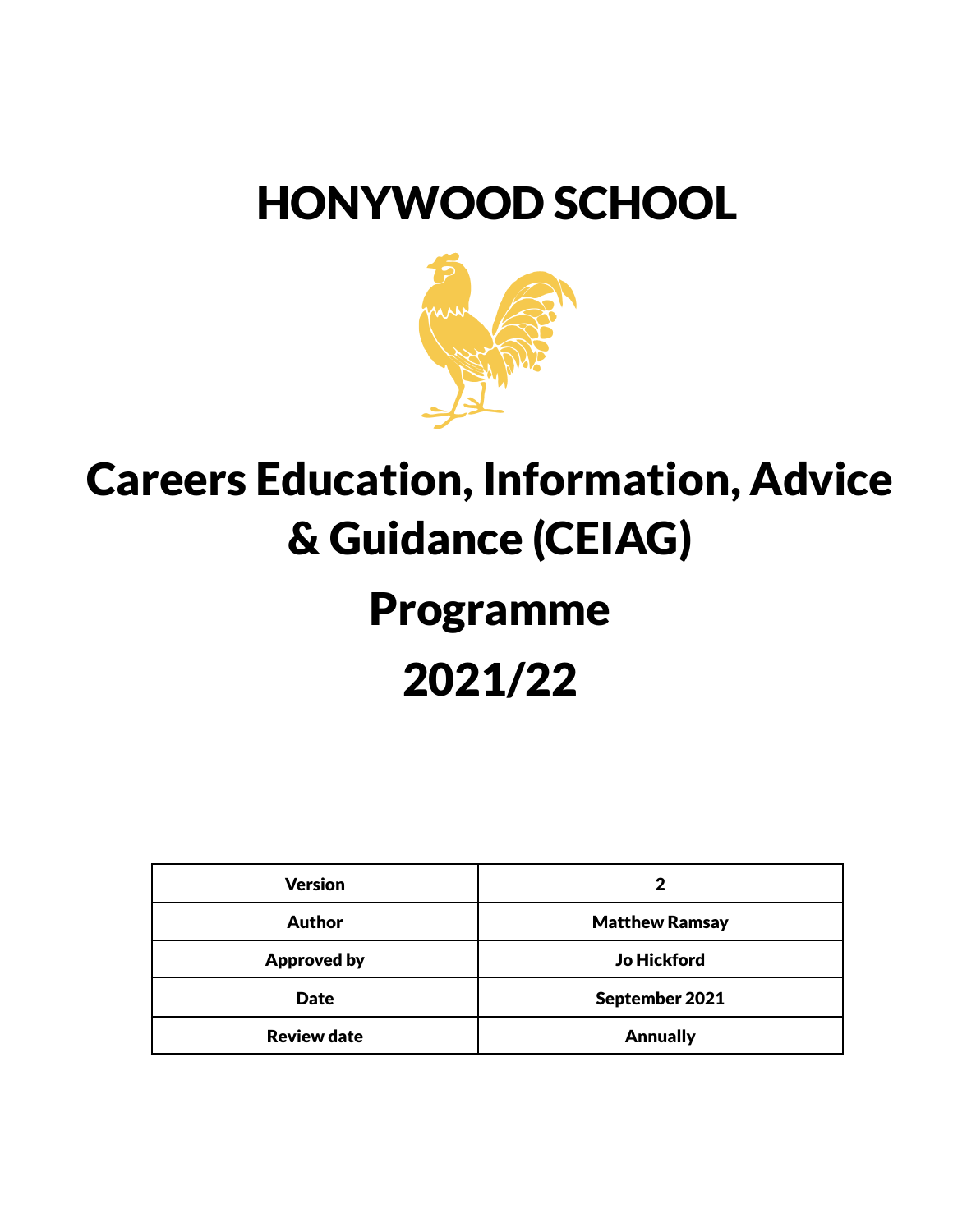The table below shows the set activities through the year for each cohort but is not an exhaustive list. Additional events such as visits and presentations from employers, colleges, external agencies and other careers-related activities will occur as and when the opportunity arises and the need dictates. Due to Covid restrictions, many of the above activities are currently not taking place or are being arranged virtually.

### CEIAG Outline (KS3)

| C <sub>7</sub> | XELLO 'Career planning tool'<br>$\bullet$<br>LS5 Careers curriculum (e.g. Who am I?, LMI, Employability Skills, job exploration, challenging<br>$\bullet$<br>stereotypes)<br><b>STEM Careers Day</b><br>$\bullet$<br>STEM - Cambridge University Forces Challenge/Mars Rover Mission/Physics Exhibition<br>$\bullet$<br><b>Employability and Skills Board opportunities</b><br>$\bullet$<br>The Brilliant Club (HE - University of Essex)<br>$\bullet$<br>Colchester Institute Digital media 'roadshow'.<br>$\bullet$                                                                                                                                                                                                 |
|----------------|-----------------------------------------------------------------------------------------------------------------------------------------------------------------------------------------------------------------------------------------------------------------------------------------------------------------------------------------------------------------------------------------------------------------------------------------------------------------------------------------------------------------------------------------------------------------------------------------------------------------------------------------------------------------------------------------------------------------------|
| C <sub>8</sub> | XELLO 'Career planning tool'<br><b>STEM Careers Day</b><br>$\bullet$<br><b>Mock Magistrates</b><br>$\bullet$<br>STEM - Cambridge University Forces Challenge/Mars Rover Mission/Physics Exhibition<br>$\bullet$<br><b>Employability and Skills Board opportunities</b><br>$\bullet$<br>LS5 Careers curriculum (e.g. who am 1?, LMI, Employability Skills, job exploration, challenging<br>$\bullet$<br>stereotypes)<br>Guided choices (options) assembly & Parents information evening<br>$\bullet$<br>The Brilliant Club (HE - University of Essex)<br>$\bullet$<br>Colchester Institute Engineering 'roadshow'.<br>$\bullet$<br>Creative careers workshop (Mercury Theatre & Royal Opera House Bridge)<br>$\bullet$ |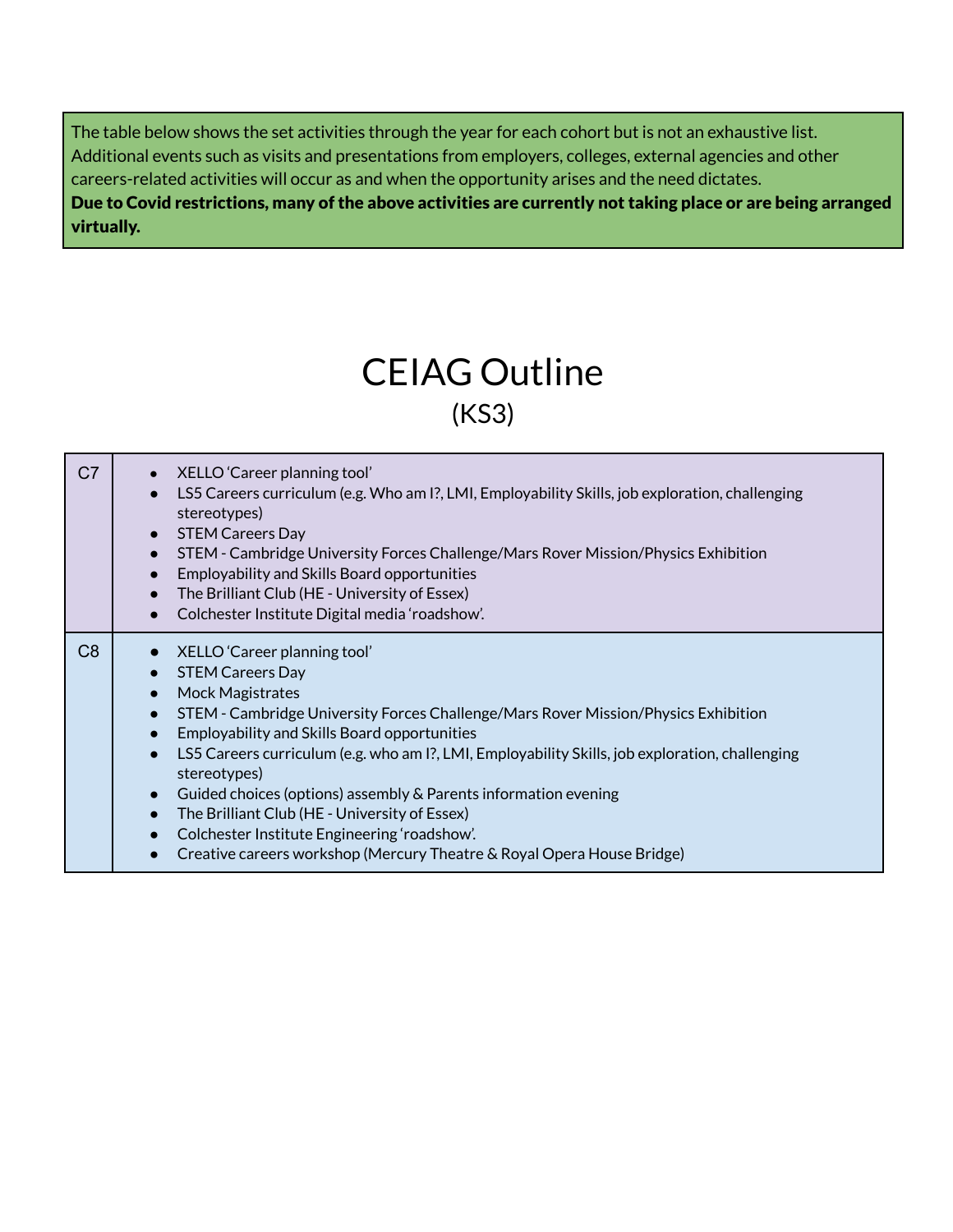## CEIAG Outline (KS4)

| C <sub>9</sub>  | XELLO 'Career planning tool'<br>$\bullet$<br>LS5 Careers curriculum (e.g. who am I?, LMI, Employability Skills, job exploration, challenging<br>$\bullet$<br>stereotypes)<br>Careers information embedded within the wider curriculum, for example 'Step into the NHS'<br>$\bullet$<br>incorporated within Health & Social Care<br>Access for learners to the 'Future Frontliners' organisation<br>$\bullet$<br><b>STEM Careers Day</b><br>$\bullet$<br>STEM - Cambridge University Forces Challenge/Mars Rover Mission/Physics Exhibition<br>$\bullet$<br>Employability and Skills Board opportunities<br>$\bullet$<br>The Brilliant Club (HE - University of Essex)<br>$\bullet$<br>Duke of Edinburgh award Scheme<br>$\bullet$<br>Mock Magistrates<br>$\bullet$<br>Medical Mavericks (STEM)<br>$\bullet$<br>Big Bang Science fair<br>$\bullet$<br>Financial Education from Barclays, Lloyds<br>$\bullet$<br>Shadow work experience day<br>$\bullet$<br>Enrichment Activities e.g. Aspirations Week<br>$\bullet$<br>H.E. talk from University of Cambridge<br>$\bullet$<br>Pathways assembly with alumni and students from Colchester Sixth Form<br>$\bullet$<br>Enterprise Education - St Helena Hospice £20 challenge, Los Santos Business Venture, The Castle<br>$\bullet$<br>Estate Challenge, Cereal Design Challenge<br>Post-16 & Pathways assemblies<br>$\bullet$<br>Outreach Programme (university Of Essex)<br>$\bullet$<br>Colchester Institute 'roadshow'.<br>$\bullet$ |
|-----------------|--------------------------------------------------------------------------------------------------------------------------------------------------------------------------------------------------------------------------------------------------------------------------------------------------------------------------------------------------------------------------------------------------------------------------------------------------------------------------------------------------------------------------------------------------------------------------------------------------------------------------------------------------------------------------------------------------------------------------------------------------------------------------------------------------------------------------------------------------------------------------------------------------------------------------------------------------------------------------------------------------------------------------------------------------------------------------------------------------------------------------------------------------------------------------------------------------------------------------------------------------------------------------------------------------------------------------------------------------------------------------------------------------------------------------------------------------------------------------------------|
| C <sub>10</sub> | <b>XELLO 'Career planning tool'</b><br>$\bullet$<br>LS5 Careers curriculum (e.g. CV writing, LMI, Employability Skills, job exploration, challenging<br>$\bullet$<br>stereotypes)<br>Duke of Edinburgh award Scheme<br>$\bullet$<br><b>Mock Magistrates</b><br>$\bullet$<br>Cambridge University Forces Challenge/Mars Rover Mission/Physics Exhibition<br>$\bullet$<br>AIM Apprenticeships Assemblies/Workshop<br>$\bullet$<br>QA Apprenticeships Assemblies (Digital/Tech/IT)<br>$\bullet$<br><b>Essex Apprenticeship Hub/Workshop</b><br>$\bullet$<br>Enterprise Education - St Helena Hospice £20 challenge, Los Santos Business Business Venture, The<br>$\bullet$<br>Castle Estate Challenge, Cereal Design Challenge<br><b>Finance Sector Taster Day</b><br>$\bullet$                                                                                                                                                                                                                                                                                                                                                                                                                                                                                                                                                                                                                                                                                                         |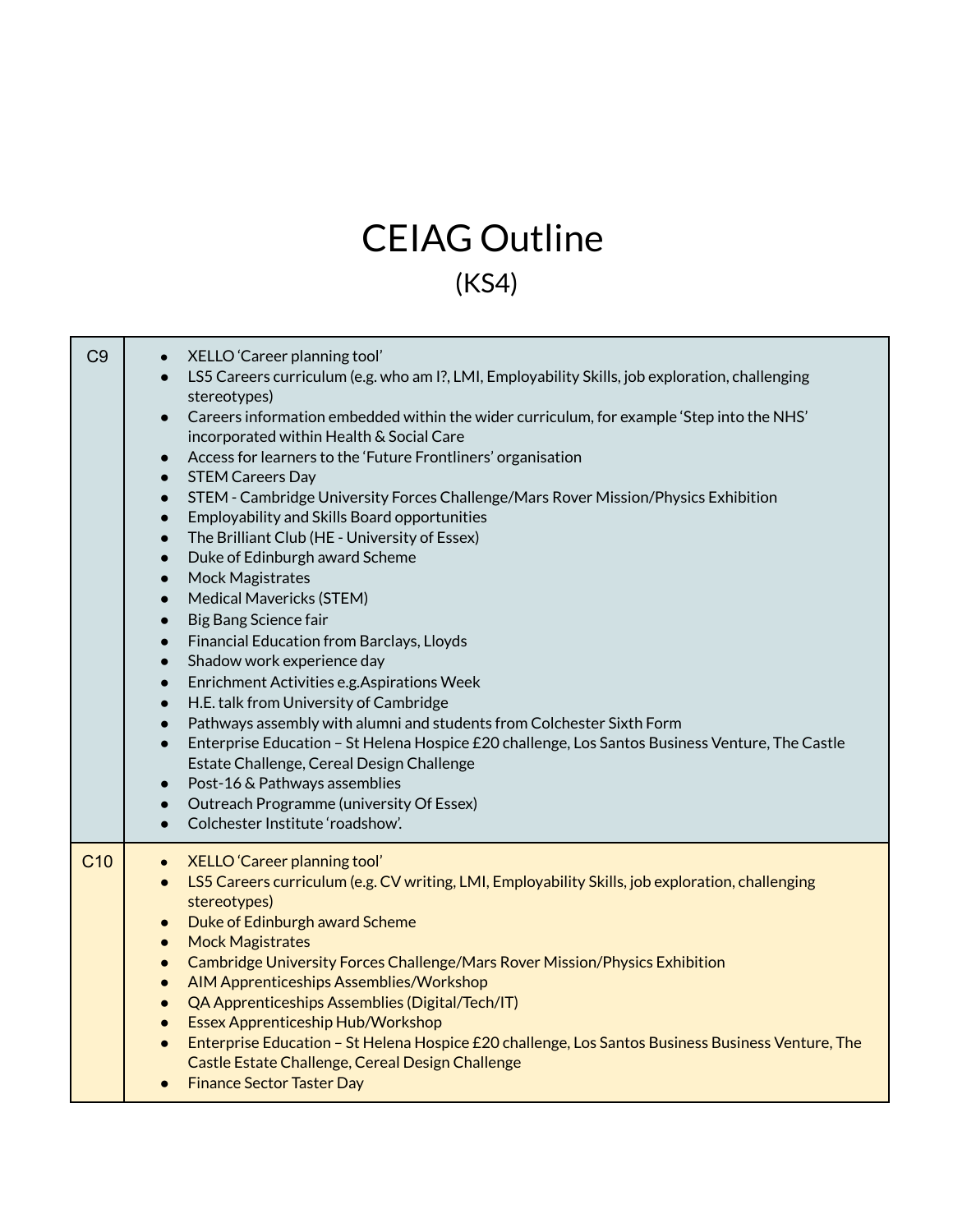|                 | <b>NHS Careers Day</b><br>$\bullet$<br>Digital Media Day<br>$\bullet$<br><b>Financial Education from Barclays, Lloyds</b><br>$\bullet$<br>1-2 weeks work experience<br>$\bullet$<br>University Visits (University of Essex & University of East Anglia)<br>$\bullet$<br>H.E. talk from University of Cambridge<br>$\bullet$<br>Ambassador training: applications/interviews/presentations<br>$\bullet$<br>Futures Evening for parents with Col Sixth Form, Colchester Institute, AIM Apprenticeships<br>$\bullet$<br>The Sixth Form Colchester/Colchester Institute Assemblies<br>$\bullet$<br>Pathways afternoon with alumni and students from The sixth form, Colchester.<br>$\bullet$<br>Apprenticeship fair at Colchester Institute (Braintree Campus)<br>$\bullet$<br><b>Outreach Programme (university Of Essex)</b><br>$\bullet$<br><b>Creative Careers workshop (Mercury Theatre)</b><br>$\bullet$<br>Colchester Institute Digital media 'roadshow'.<br>$\bullet$ |
|-----------------|---------------------------------------------------------------------------------------------------------------------------------------------------------------------------------------------------------------------------------------------------------------------------------------------------------------------------------------------------------------------------------------------------------------------------------------------------------------------------------------------------------------------------------------------------------------------------------------------------------------------------------------------------------------------------------------------------------------------------------------------------------------------------------------------------------------------------------------------------------------------------------------------------------------------------------------------------------------------------|
| C <sub>11</sub> | XELLO 'Career planning tool'<br>$\bullet$<br>LS5 Careers curriculum (e.g. who am I?, LMI, Employability Skills, job exploration, challenging<br>$\bullet$<br>stereotypes)<br>Post 16 Evenings with The Sixth Form College Colchester and Colchester Institute<br>$\bullet$<br><b>Colchester Careers Fair</b><br>$\bullet$<br>Outreach Programme (University Of Essex)<br>$\bullet$<br>H.E. talk from Cambridge<br>$\bullet$<br><b>Essex University Arts Support</b><br>$\bullet$<br>Essex Apprenticeship Hub/Workshop<br>$\bullet$<br><b>QA Apprenticeships Assemblies</b><br>$\bullet$<br>AIM Apprenticeships Assemblies/Workshop<br>$\bullet$<br>Theatre company performance & employability workshop (on-site)<br>$\bullet$<br>Essex University Digital makers Day (STEM)<br>$\bullet$<br>Duke of Edinburgh award Scheme<br>$\bullet$<br>Creative Careers workshop (Mercury Theatre)<br>$\bullet$<br>Colchester Institute 'roadshow'.                                  |